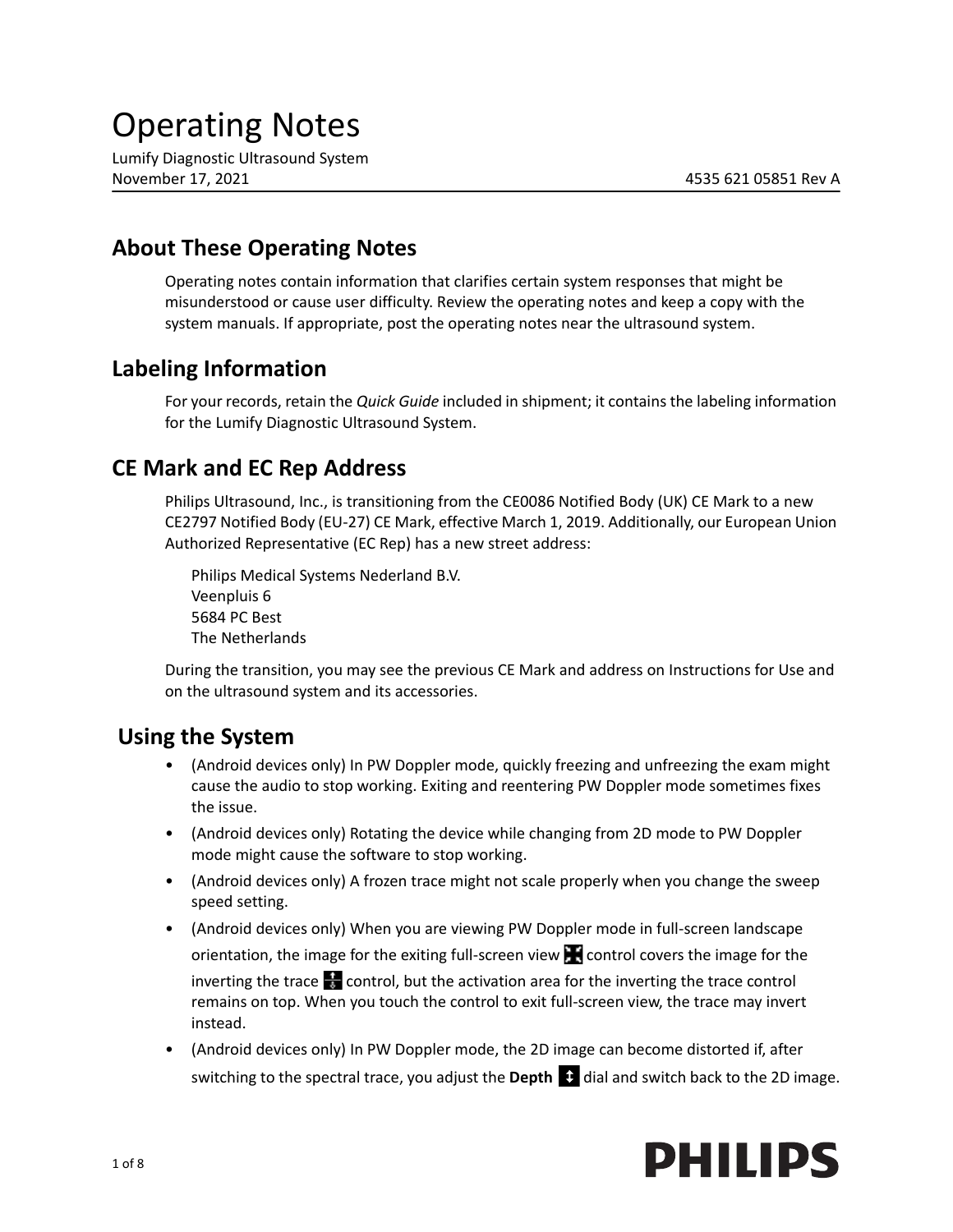- **Fast Flow** and **Slow Flow** controls might overlap slightly in Color mode. This most often appears on 5th generation iPad mobile devices in landscape orientation. This does not affect the functionality of the controls.
- (iOS devices only) When you manually correct the patient **Date of Birth** field on the **Patient Info** form, clearing and reentering all four digits of the year results in an error. For best results, reenter the entire date.
- (iOS devices only) The navigation bar, including the **Back** control, is missing from the **Contact Information** form (accessed from **Customer Information** in **Settings**). To leave the page, you must enter your customer information, and then touch **Continue**.
- (iOS devices only) Rapidly touching **Save** multiple times when you scan might cause the Lumify software to shut down unexpectedly.
- (iOS devices only) The Lumify Power Module (LPM) might enter sleep mode if you exit the Lumify application or allow the mobile device to enter sleep mode. If you try to resume the scan with the LPM in sleep mode, you receive a connection error message. To wake the LPM, press the button on the back of the LPM.

# **Using Reacts (Android Devices Only)**

Answering a Reacts call from another Lumify device might cause the Lumify software to shut down unexpectedly. To reduce the occurrence of this problem, grant camera and microphone access to the Lumify app on the receiving device in advance of receiving a Reacts call.

# **Review**

- Playing exported loops in Windows Media Player on a Windows PC might cause gaps in the playback. Use a different media player to avoid this issue.
- (Android devices only) Rotating the device might cause annotations to disappear.
- (Android devices only) In M-mode or PW Doppler mode, switching to full-screen view might cause annotations to change position.
- (Android devices only) Annotations made in M‐mode or PW Doppler mode might change position in Review.
- (iOS devices only) When you scroll to the bottom of a long list of saved exams, the last exam in the list might be cut off by the edge of the screen.
- (iOS devices only) When you export multiple exams to a local directory, you must confirm the export destination for each exam; you cannot use a single window to control the export of all of the exams.
- (iOS devices only) The sequence of selected images and loops that appears in an exam is different from the sequence that appears on Android devices.
- (iOS devices only) During exam export, the **Export Queue** shows the export status as **Aborted**. The export status should appear as **In Progress**.
- (iOS devices only) When you view a list of exams in the **Saved Exams** window and then touch **Select**, the list scrolls away from your intended selection.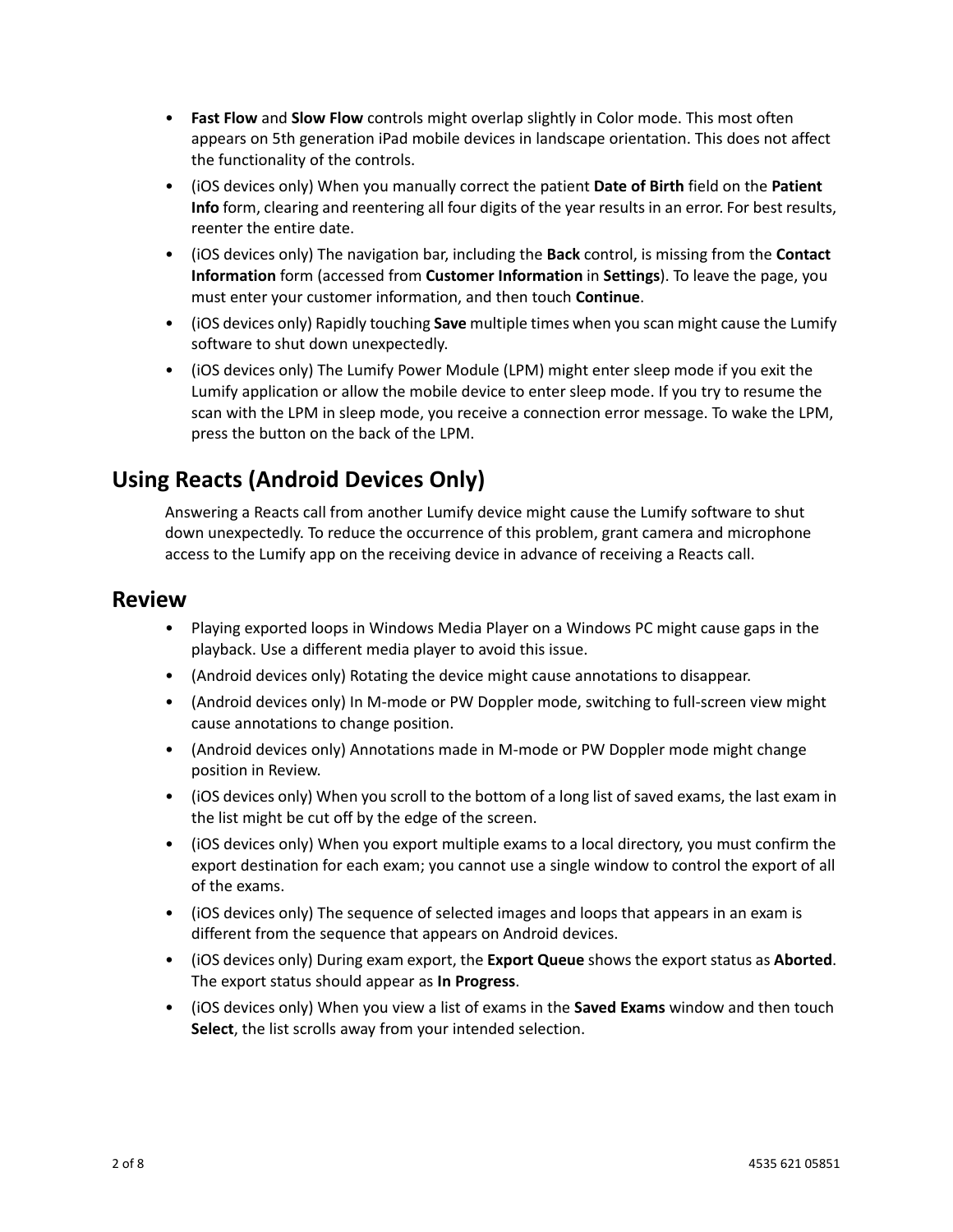# **System Maintenance**

(iOS devices only) The iPad mini 5 mobile device might not be able to charge when it is connected to the Lumify Power Module (LPM). To make sure that the LPM and the iPad mini 5 mobile device are fully charged, charge them separately.

# **User Information Changes**

The following information replaces or adds to the information included on your *User Information* USB media.

## **Safety**

The following information adds to information in the *User Manual*.

### **Symbols**

| Degrees of protection<br>Indicates that the equipment<br>IEC 60529<br><b>IP67</b><br>provided by enclosures.<br>inside the enclosure is<br>protected against ingress of<br>dust and effects of immersion<br>for up to 30 minutes at 1 m of<br>submersion. | Symbol | <b>Standards and Reference</b> | <b>Reference Description</b> | <b>Additional Information</b> |
|-----------------------------------------------------------------------------------------------------------------------------------------------------------------------------------------------------------------------------------------------------------|--------|--------------------------------|------------------------------|-------------------------------|
|                                                                                                                                                                                                                                                           |        |                                |                              |                               |

## **Using the System**

The following information adds to the information in the *User Manual*.

#### **Connecting Transducers**



### **WARNING**

**Always connect the transducer cable directly to your mobile device. Philips does not recommend using adapters. For approved cable options, contact your Philips representative.**

## **Using Reacts (Android Devices Only)**

The following information replaces information in the *User Manual*.

#### **Reacts Access Codes**

Reacts access codes can be redeemed or shared to provide limited, trial access to the Standard Plan of Reacts. For more information about your Reacts access codes, review the Terms and Conditions of your sale. If you select **Remember Me** when you log in to Reacts, Lumify preserves redeemed Reacts access codes with other Lumify user settings during Lumify app upgrades or Android operating system upgrades.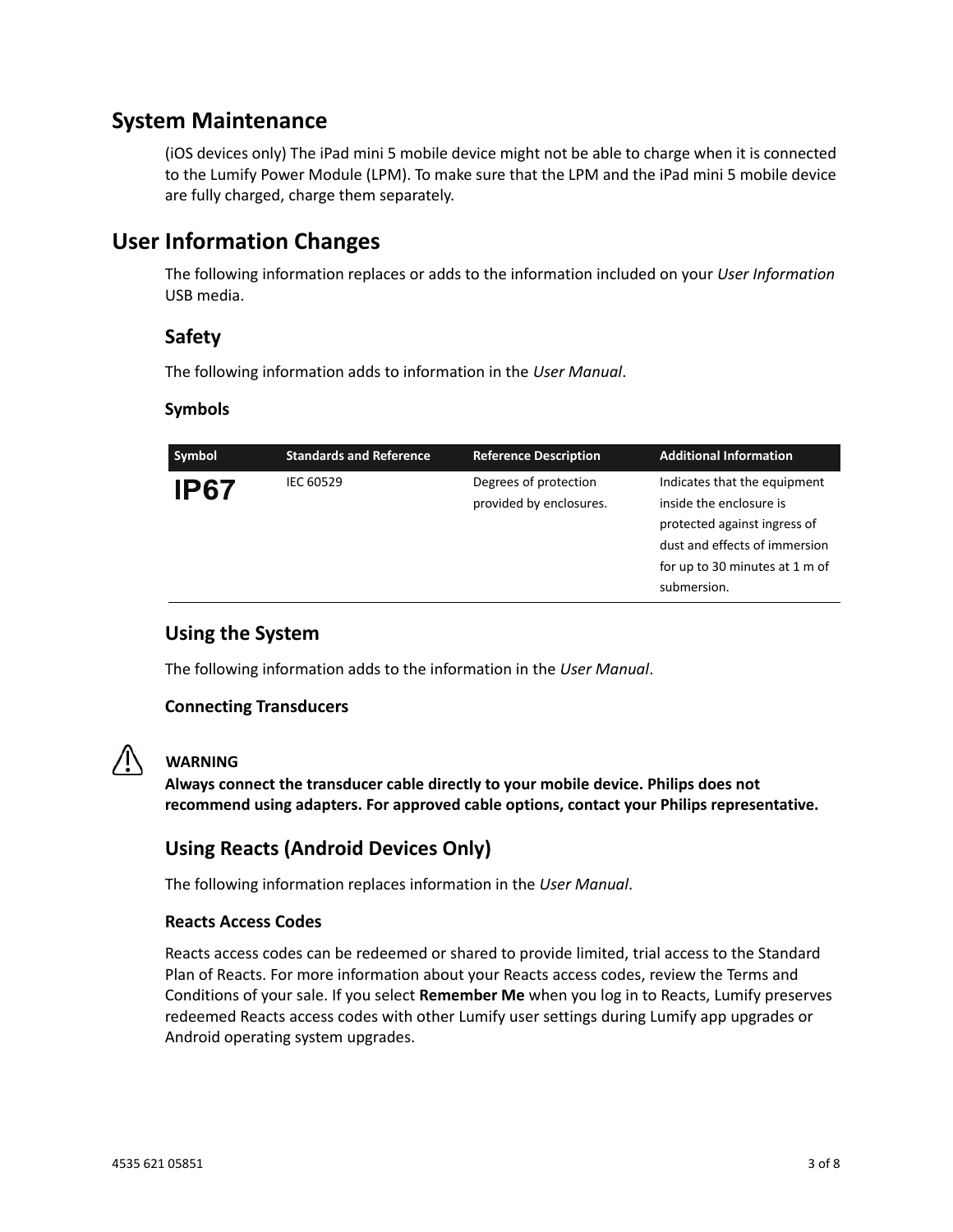If you prefer, you can redeem or share your access codes through the Reacts website:

https://reacts.com/philips/redeem

# **Performing an Exam**

The following information adds to the information in the *User Manual*.

### **Using PW Doppler (Android Devices Only)**

#### **Sweep Speeds**

| <b>Speed</b> | Cardiac   | <b>Noncardiac</b> |
|--------------|-----------|-------------------|
| Fast         | 2 seconds | 3 seconds         |
| Medium       | 3 seconds | 5 seconds         |
| Slow         | 5 seconds | 8 seconds         |

### **Performing PW Doppler Measurements (Android Devices Only)**

PW Doppler measurements on the Lumify system fall into three major categories: **Velocity**, **Distance**, and **Trace** measurements. The measurement data that appears after completing each measurement varies based on the exam preset, as shown in the following table:

#### **PW Doppler Measurements Available for Each Exam Preset**

| <b>Exam Preset</b> | <b>Velocity Measurements</b> | <b>Distance Measurements</b> | <b>Trace Measurements</b> |
|--------------------|------------------------------|------------------------------|---------------------------|
| Cardiac            | Velocity, PG                 | Time, Slope, P1/2t           | Vmax, MaxPG, MeanPG, VTI  |
| OB/Gyn             | Velocity                     | PSV, EDV, S/D, RI            | PSV, EDV, MDV, S/D, RI    |
| Vascular           | Velocity                     | PSV, EDV, RI                 | PSV, EDV, MDV, RI, VTI    |
| <b>FAST</b>        | Velocity                     | PSV, EDV, RI                 | PSV, EDV, MDV, RI         |
| Abdomen            | Velocity                     | PSV, EDV, RI                 | PSV, EDV, MDV, RI         |
| Lung               | Velocity                     | PSV, EDV, RI                 | PSV, EDV, MDV, RI         |
| <b>MSK</b>         | Velocity                     | PSV, EDV, RI                 | PSV, EDV, MDV, RI         |
| Soft Tissue        | Velocity                     | PSV, EDV, RI                 | PSV, EDV, MDV, RI         |
| Superficial        | Velocity                     | PSV, EDV, RI                 | PSV, EDV, MDV, RI         |

| <b>Key to Measurement Abbreviations and Acronyms</b> |                                      |                                        |                              |  |  |  |
|------------------------------------------------------|--------------------------------------|----------------------------------------|------------------------------|--|--|--|
| $EDV = end-diastolic$<br>velocity                    | $MeanPG = mean pressure$<br>gradient | PSV = peak systolic velocity           | Vmax = maximum velocity      |  |  |  |
| $MaxPG = maximum$<br>pressure gradient               | $P1/2t = pressure$ half-time         | $RI = resistivity$ index               | VTI = velocity time integral |  |  |  |
| $MDV = minimum$<br>diastolic velocity                | $PG = peak pressure$<br>gradient     | $S/D$ = systolic to diastolic<br>ratio |                              |  |  |  |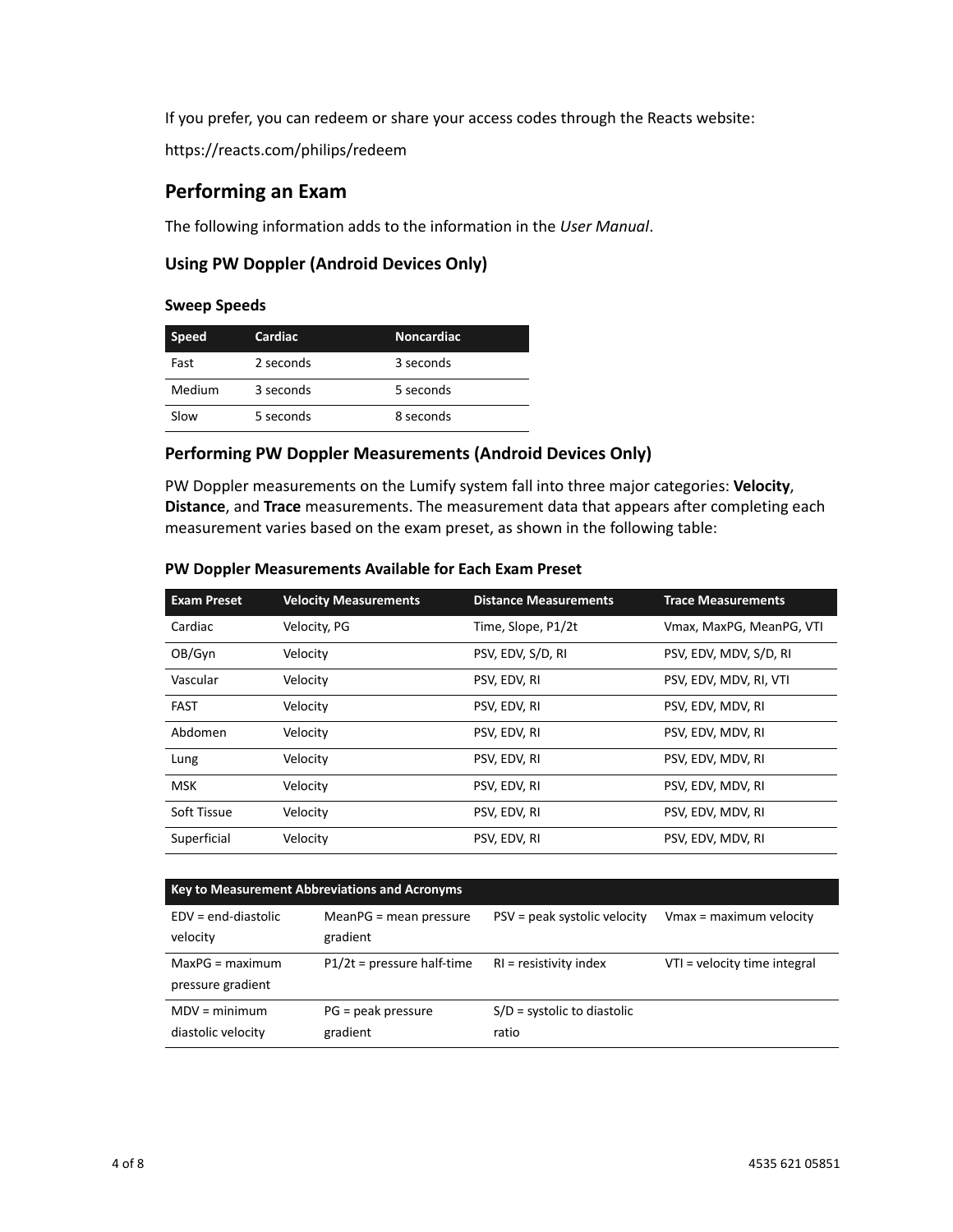#### **Performing Velocity Measurements**

- 1. Obtain the Doppler trace image that you want to measure.
- 2. Touch **Measure**.
- 3. Touch **Velocity**, and then drag the caliper to the peak of the velocity you want to measure.
- 4. Repeat step 3 for up to four separate velocity measurements.
- 5. To save an image with the displayed measurements, touch **Save Image**.

#### **Performing Distance Measurements**

- 1. Obtain the Doppler trace image that you want to measure.
- 2. Touch **Measure**.
- 3. Touch **Distance**, and then drag the first caliper to the peak systolic velocity (PSV).
- 4. Drag the second caliper to the end‐diastolic velocity (EDV).
- 5. To save an image with the displayed measurements, touch **Save Image**.

#### **Performing Trace Measurements**

- 1. Obtain the Doppler trace image that you want to measure.
- 2. Touch **Measure**.
- 3. Touch **Trace**, and then drag the first caliper to the start of the waveform you want to measure.
- 4. Touch the start of the waveform again to create a second caliper, and then drag the new caliper over the shape of a single cycle.
- 5. To save an image with the displayed measurements, touch **Save Image**.

### **References**

The following information adds to the information in the *User Manual*.

#### **Adult Echocardiography References**

Baumgartner, Helmut, et al. "Echocardiographic Assessment of Valve Stenosis: EAE/ASE Recommendations for Clinical Practice." *European Journal of Echocardiography*, 10: 1‐25, 2009.

Calafiore, P., Stewart, W.J. "Doppler Echocardiographic Quantitation of Volumetric Flow Rate," *Cardiology Clinics*, Vol. 8, No. 2: 191‐202, May 1990.

Rudski, Lawrence, et al. "Guidelines for the Echocardiographic Assessment of the Right Heart in Adult: A Report from the American Society of Echocardiography." *Journal of the American Society of Echocardiography*, Vol. 23, No. 7: 685‐713, 2010.

Zoghbi, William, et al. "Recommendations for Evaluation of Prosthetic Valves with Echocardiography and Doppler Ultrasound." *Journal of the American Society of Echocardiography*, Vol. 22. No. 9: 975‐1014, 2009.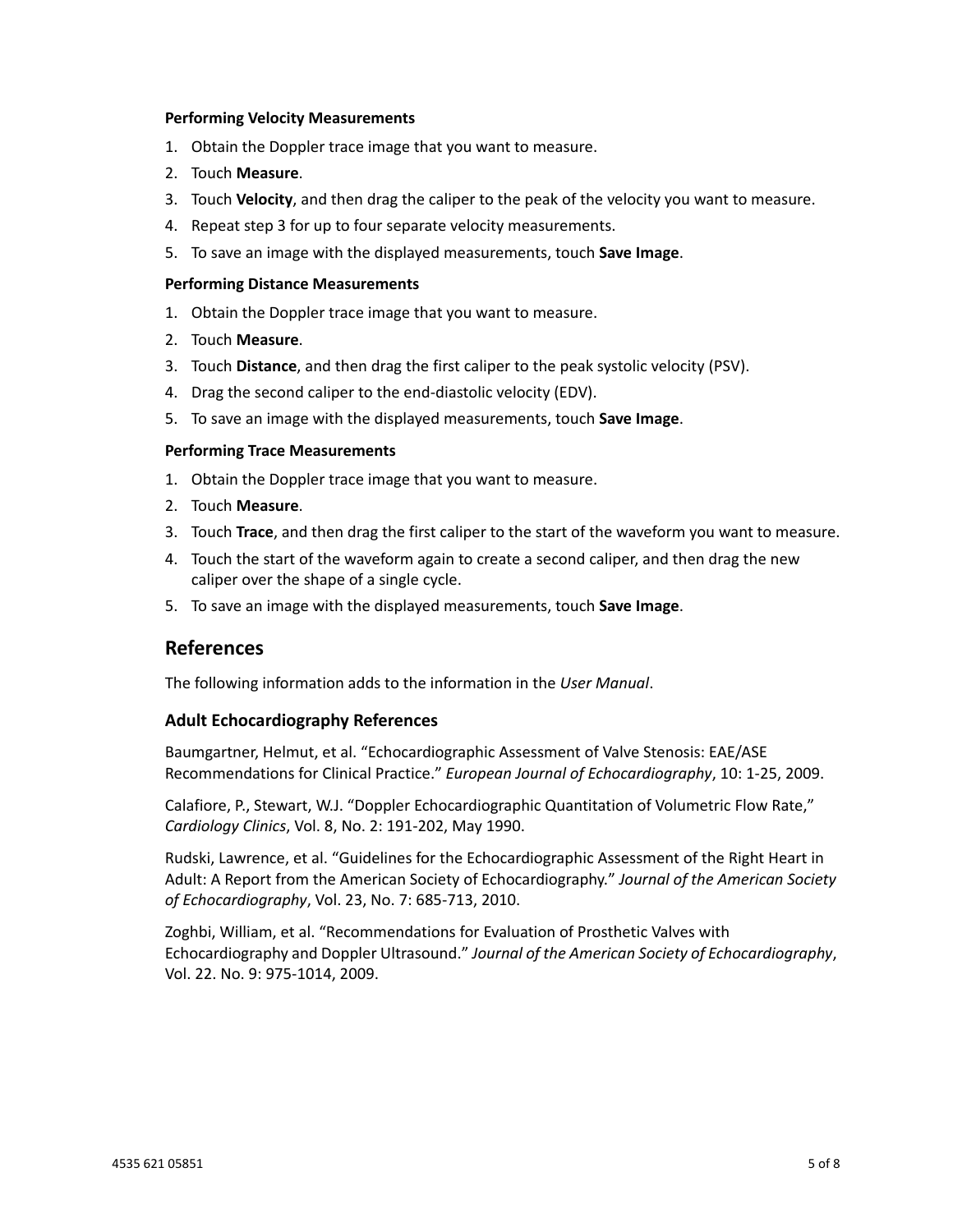#### **Maximum Pressure Gradient (Simplified Bernoulli)**

Silverman, N. H., Schmidt, K. G. "The Current Role of Doppler Echocardiography in the Diagnosis of Heart Disease in Children." *Cardiology Clinics*, Vol. 7, No. 2: 265‐96, May 1989.

Reynolds, T. *The Echocardiographer's Pocket Reference*, *Second Edition*. Arizona Heart Institute Foundation, Phoenix, AZ, 2000, p. 382.

#### **Maximum Pressure Gradient (Full Bernoulli)**

Silverman, N. H., Schmidt, K. G. "The Current Role of Doppler Echocardiography in the Diagnosis of Heart Disease in Children." *Cardiology Clinics*, Vol. 7, No. 2: 265‐96, May 1989.

#### **Mean Pressure Gradient**

Reynolds, T. *The Echocardiographer's Pocket Reference*, *Second Edition*. Arizona Heart Institute Foundation, Phoenix, AZ, 2000, p. 382.

#### **Pressure Half-Time**

Hatle, L., Angelsen, B., Tromsal, A. "Noninvasive Assessment of Atrioventricular pressure half‐time by Doppler Ultrasound" *Circulation*, Vol. 60, No. 5: 1096‐104, November, 1979.

#### **Velocity Time Integral (VTI)**

Silverman, N. H., Schmidt, K. G. "The Current Role of Doppler Echocardiography in the Diagnosis of Heart Disease in Children." *Cardiology Clinics*, Vol. 7, No. 2: 265‐96, May 1989.

#### **Vascular References**

#### **Doppler Velocity (VEL)**

Krebs, C. A., Giyanani, V. L., Eisenberg, R. L. *Ultrasound Atlas of Vascular Diseases*, Appleton & Lange, Stamford, CT, 1999.

#### **End-Diastolic Velocity (EDV)**

Strandness, D. E., Jr. *Duplex Scanning in Vascular Disorders*. Lippincott, Williams & Wilkins, Philadelphia, PA, 2002.

#### **Minimum Diastolic Velocity (MDV)**

Evans, D. H., McDicken, W. N. *Doppler Ultrasound Physics, Instrumentation, and Signal Processing, Second Edition*. John Wiley & Sons, Ltd., 2000.

#### **Peak Pressure Gradient (PG)**

Powls, R., Schwartz, R. *Practical Doppler Ultrasound for the Clinician*. Williams & Wilkins, Baltimore, Maryland, 1991.

#### **Peak Systolic Velocity (PSV)**

Krebs, C. A., Giyanani, V. L., Eisenberg, R. L. *Ultrasound Atlas of Vascular Diseases*, Appleton & Lange, Stamford, CT, 1999.